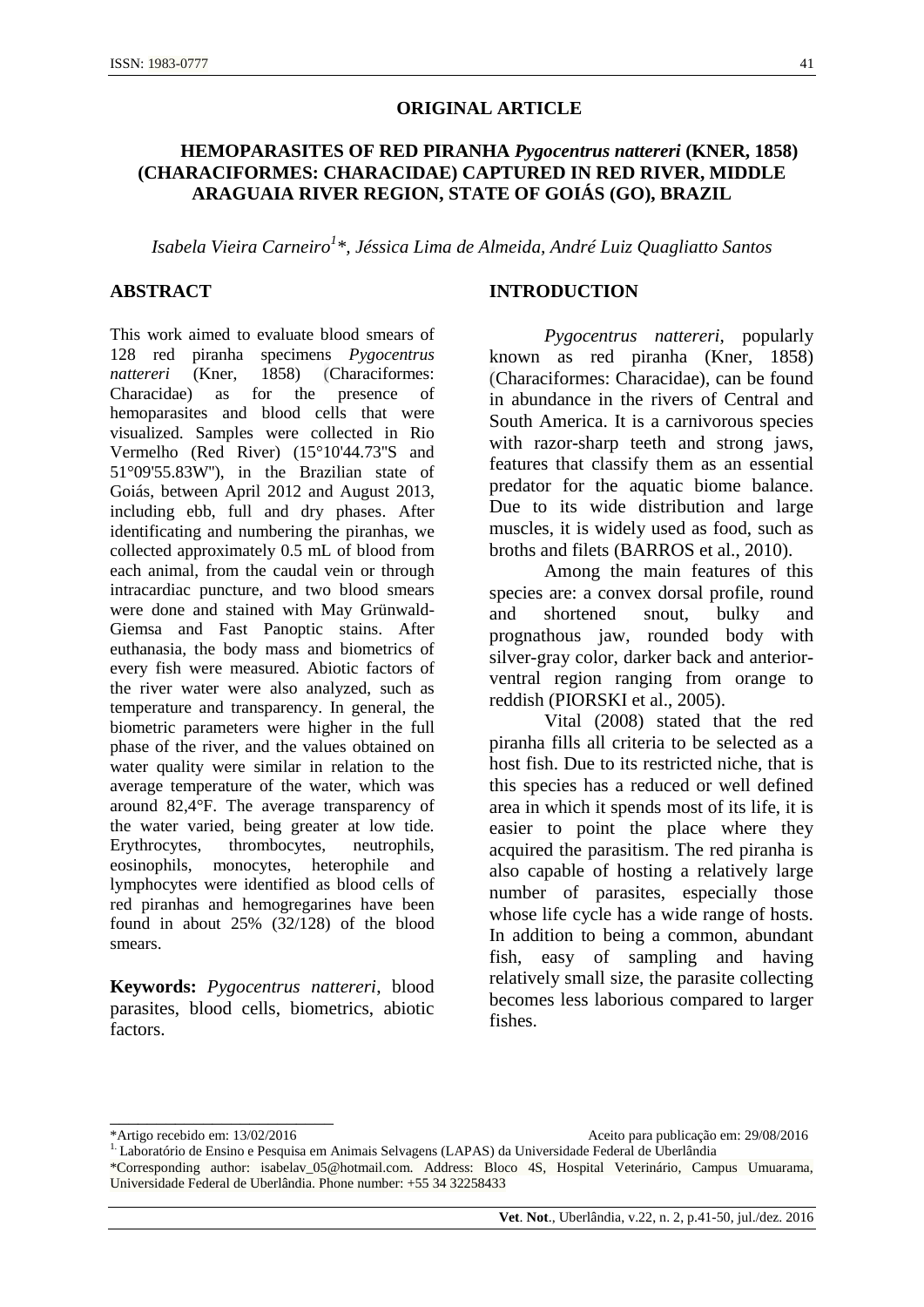In general, like other fish, *P. nattereri* can be infected by a vast amount of pathogens such as bacteria, viruses, fungi and parasites, which can impair their development and, in some cases, endanger consumer's life too (ÂNGELA, 2010).

In this way, the search for parasites in wild animals *in situ* is a tool that assists the study of population health and environmental quality, in order to facilitate the understanding of the relationship between parasites and hosts and the environment in which they live (ALMOSNY; MONTEIRO, 2007). Unlike many intra-erythrocytes parasites of mammals and some birds, it is known that, in fish, a few blood infections are pathogenic (DAVIES; JOHNSTON, 2000).

More specifically, the term hemogregarine describes the set of blood parasites belonging to the suborders Adeleiina and Eimeriina of the phylum Apicomplexa (LEVINE et al., 1980). The hemogregarines may occur in red and white lines of blood cells of a variety of vertebrates and are widely distributed among fish, especially in marine environments (DAVIES; JOHNSTON, 2000). Although they have much of their life cycles unknown, it is assumed that these parasites have fish as intermediate hosts and leeches and crustaceans as definitive (MOLNÁR, 2006).

In the Eimeriina suborder, sporogony and merogony occur in the vertebrate host, resulting in the transmission of parasites through the invertebrate host, which acts only as a mechanical vector. On the other hand, in Adeleiina, which includes the genera *Hepatozoon* – that probably does not gather fish parasites (O'DWYER, 2013) –, *Haemogregarina* and *Karyolysus*, merogony occurs in the vertebrate host and sporogony occurs in the vector (LANE; MADER, 1996).

For the genus *Haemogregarina*, it is important to say that sporogony happens in the vector's stomach, oocysts do not have sporocysts and its transmission occurs via saliva, through inoculation of sporozoites. The hematozoa of this genus seems to be very adapted, because they cause little or no clinical-pathological changes in their natural hosts (MOÇO, 2008), although cases of hemolytic anemia can be observed (GARCIA-NAVARRO; PACHALY, 1994).

It is known that intracellular protist parasites of the Haemogregarinidae family are found in the blood of freshwater fish much more rarely than flagellate parasites. In addition, sporozoites, merozoites, microgametocytes and hemogregarines' macrogametocytes can be detected in the examination of stained blood smears (SIDDALL, 2001).

In this context, the objective of this work was to evaluate the biometric parameters, identify the blood cells and the hemoparasitoses that affect free life *Pygocentrus nattereri* piranha.

## **MATERIAL AND METHOD**

## **Location**

The specimens of *P. nattereri* were captured at Rio Vermelho (Red River) (15°10'44.73''S and 51°09'55.83''W), in a region near Britânia, a city in the state of Goiás (GO), in Brazil, between April 30<sup>th</sup> and May  $4^{\text{th}}$  2012; October  $3^{\text{rd}}$  to October  $7<sup>th</sup>$  2012 and August  $2<sup>nd</sup>$  to August  $8<sup>th</sup>$ 2013, covering three distinct seasons of the hydrological cycle: ebb (May), dry (August) and flood (October), cited by Moreira and Zuanon (2000).

## **The Ethics Committee**

The experimental protocol was submitted and approved by the Committee of Ethics in the Use of Animals/CEUA-UFU (038/12 Protocol), and licensed by Ibama – Brazilian Institute of Environment and Renewable Natural Resources (license SISBIO/ICMBio 17625-number 2). **Experimental procedure**

128 specimens of *P. nattereri* were captured with the help of bamboo sticks, nylon yarn and hooks number 10. Pieces of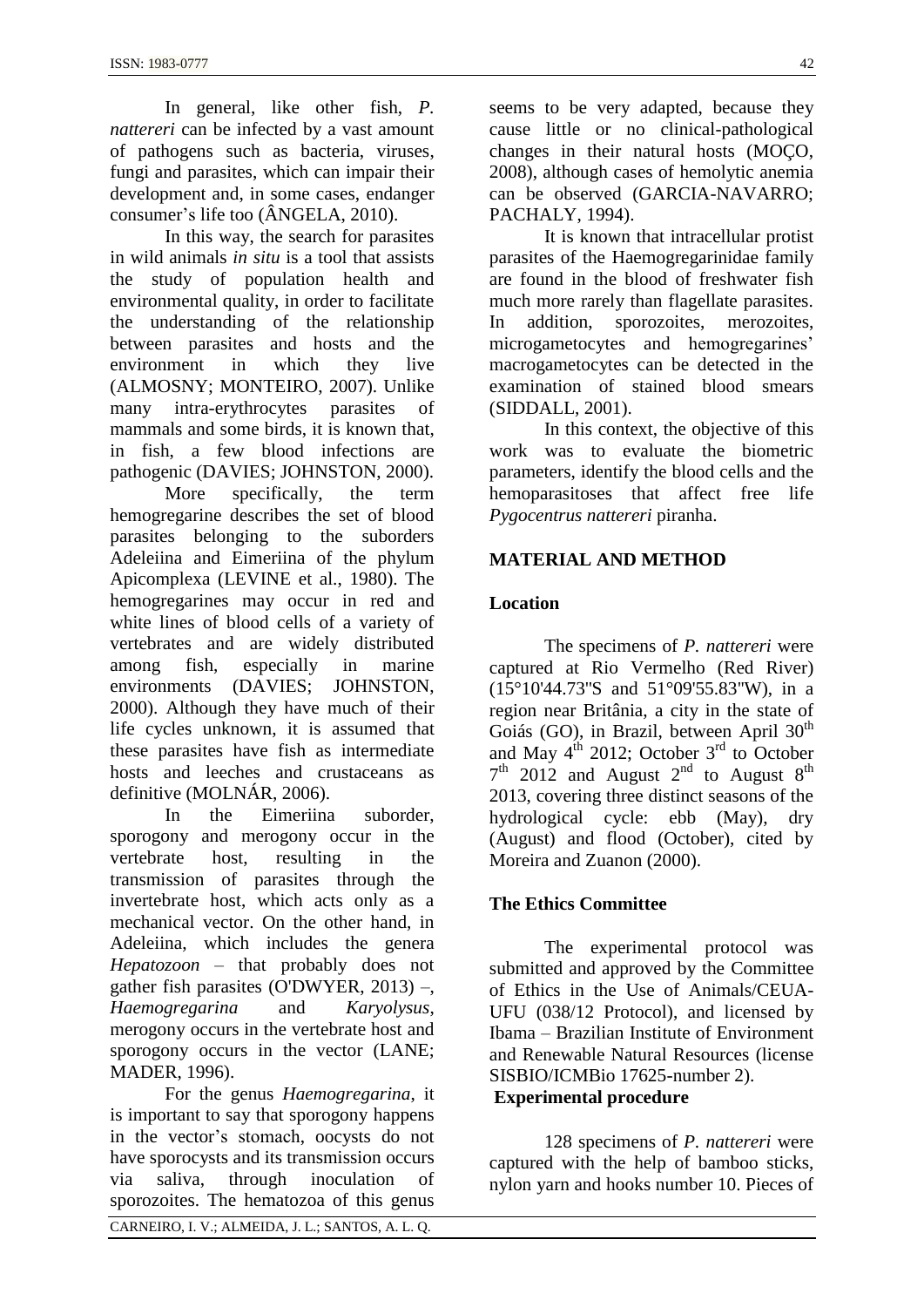were

raw beef were used as bait for fishing. Once hooked in, the piranhas were taken away from the water and the hook was removed with the aid of specific fishing pliers. Then, the specimens were identified with a tag attached to a segment of string tied around the caudal peduncle, and numbered according to the order of collection and analysis.

The observation of the piranhas was performed with the animals out of the water, in a clean and airy environment and under the evaluation of an observer. After this process was done, we collected about 0.5 mL of blood from each animal by puncturing the caudal vein, located within the venous operculum, or through intracardiac puncture, using 1 mL syringes and hypodermic needles, 13x4,5 mm. For each piranha two smears were done and stained later in the Animal Pathology Laboratory of the Federal University of Uberlândia, one by the May Grünwald-Giemsa stain and the other with the Fast Panoptic method.

according to the number series assigned to the animal and stored in a proper box.

Following the observation and collection of the blood samples, the piranhas have undergone euthanasia through anesthetic deepening with 60 mg/kg pentobarbital intracardiacally (CARPENTER, 2005).

The body mass of each fish and biometrics were performed with the aid of a metal caliper rule accurate to 0.05 mm. Such procedure covered the following parameters: standard length, maximum height of the body, body width, length of the caudal peduncle, height of the caudal peduncle, caudal peduncle width, maximum length of pectoral fin, pectoral fin width maximum vertical distance of the caudal fin, maximum length of the caudal fin, head height below the middle of the eye, head, mouth width and height of the mouth (Figure 1). Data was recorded on worksheets.



Figure 1. Representation of the parameters analyzed in the biometrics of Piranha *Pygocentrus nattereri*. Caption:  $SL =$  standard length; MHB = maximum height of the body;  $LCP =$  length of the caudal peduncle; HCP = height of the caudal peduncle; MVDCF = maximum vertical distance of caudal fin; MLCF = maximum length of the caudal fin; MLPF = maximum length of pectoral fin; MWPF = maximum width of pectoral fin;  $HHME$  = head height below the middle of the eye;  $HL$  = head length; HM = height of the mouth. Note: the width of the body (WB), width of the caudal peduncle (WCP) and width of mouth (WM) were not represented. Adapted from: http://www.pescasemfronteiras.com.br/peixe-interna/piranha-vermelha/51/

Smears readings were performed in the Animal Reproduction Laboratory at the Federal University of Uberlândia, with the aid of a light microscope, immersion oil, and 100x objective, in 20 fields per slide. The blood cells were identified and hemoparasites' family was determined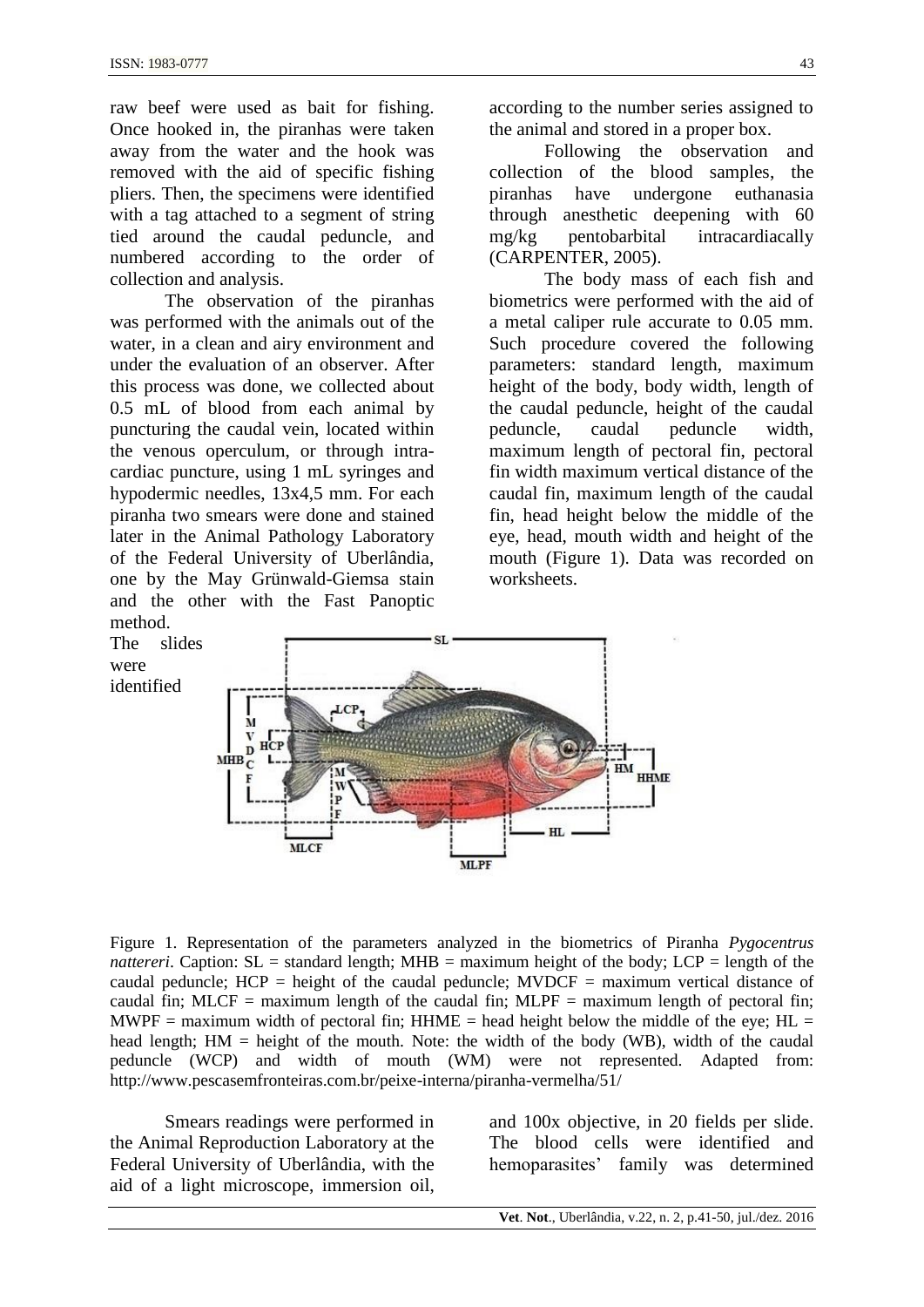based on dichotomous keys and compared to reference material.

Some abiotic factors of the water at the site of capture were also analyzed, as well as the temperature and transparency.

The temperature was measured with a Mercury thermometer in three periods of the day (8:00 am, 12:00 pm and 5:00 pm). The average of these values was calculated and this procedure was repeated in three different days during the collection period. Then, the mean and standard deviation were calculated.

Transparency was measured using a Secchi disk. It was submerged in the water and, at the time of its disappearance, the measuring of the tape adhered to it was recorded. Three readings were carried out in sequence, and then the mean of these values was calculated. The transparency measure of the water was performed around noon to avoid shadow over the disk, which could interfere on the reading. This procedure was repeated for three days during the collection period. The mean and standard deviation of the values for the three days were calculated.

## **RESULTS AND DISCUSSION**

The values obtained on the quality of water on the three periods of the hydrological cycle analyzed were similar in relation to the average temperature of the water, 86°F (30°C) in ebb and flood, and 78,8°F (26°C) in drought. However, the values of transparency average varied, being larger on ebb and decreasing in the flood and dry seasons, respectively. This can be justified by the time of the year when the analyses were performed, since

in Brazil from June to August we have a dry season and lower temperatures due to

the winter. In general, the biometric parameters were higher in the flood, if compared with other periods, due to the association of the life cycle of the fish to the presence of favorable environmental parameters such as the type of habitat (or dryland-covered area), temperature, photoperiod, and rainfall fluviometry (AGOSTINHO et al., 2004). In this context, we can conclude that during the period of flooding there were sufficient favorable factors to ensure the reproductive success of the piranhas analyzed, in addition to its growth and development (VAZZOLER and MENEZES, 1992), since the rising of the water level may have increased the availability of food and new microhabitats (JUNK; BAYLEY; SPARKS, 1989).

| Phase of the<br>hydrological cycle   | Ebb                                       | Flood                                    | Drought                                 |
|--------------------------------------|-------------------------------------------|------------------------------------------|-----------------------------------------|
| Data collection and<br>analysis      | April $30^{th}$ – to May $5^{th}$<br>2012 | October $1st$ - to $10th$<br>2012        | August $2^{nd}$ - to $8^{th}$<br>2013   |
| <b>ABIOTIC FACTORS</b>               |                                           |                                          |                                         |
| Average temperature<br>$H2O(^{0}C)$  | 30                                        | 30                                       | 26                                      |
| Average transparency<br>$H2O$ (cm)   | 101.25                                    | 67                                       | 49.6                                    |
| <b>BODY</b>                          |                                           |                                          |                                         |
| Weight $(g)$<br>Standard length (mm) | $66.30 \pm 46.84$<br>$122.62 \pm 23.50$   | $184.40 \pm 81.94$<br>$178.68 \pm 39.16$ | $88.94 \pm 24.75$<br>$139.60 \pm 26.52$ |
| Maximum height<br>(mm)               | $51.96 \pm 9.15$                          | $74.63 \pm 13.62$                        | $56.59 \pm 5.15$                        |
| Width (mm)                           | $17.20 \pm 3.83$                          | $25.49 \pm 4.17$                         | $20.70 \pm 2.22$                        |
| <b>CAUDAL</b><br>PEDUNCLE            |                                           |                                          |                                         |

Table 1. Abiotic Factors (water analysis) and biometrics of *Pygocentrus nattereri* piranhas (Kner 1858): means and standard deviations - Red River, GO, Brazil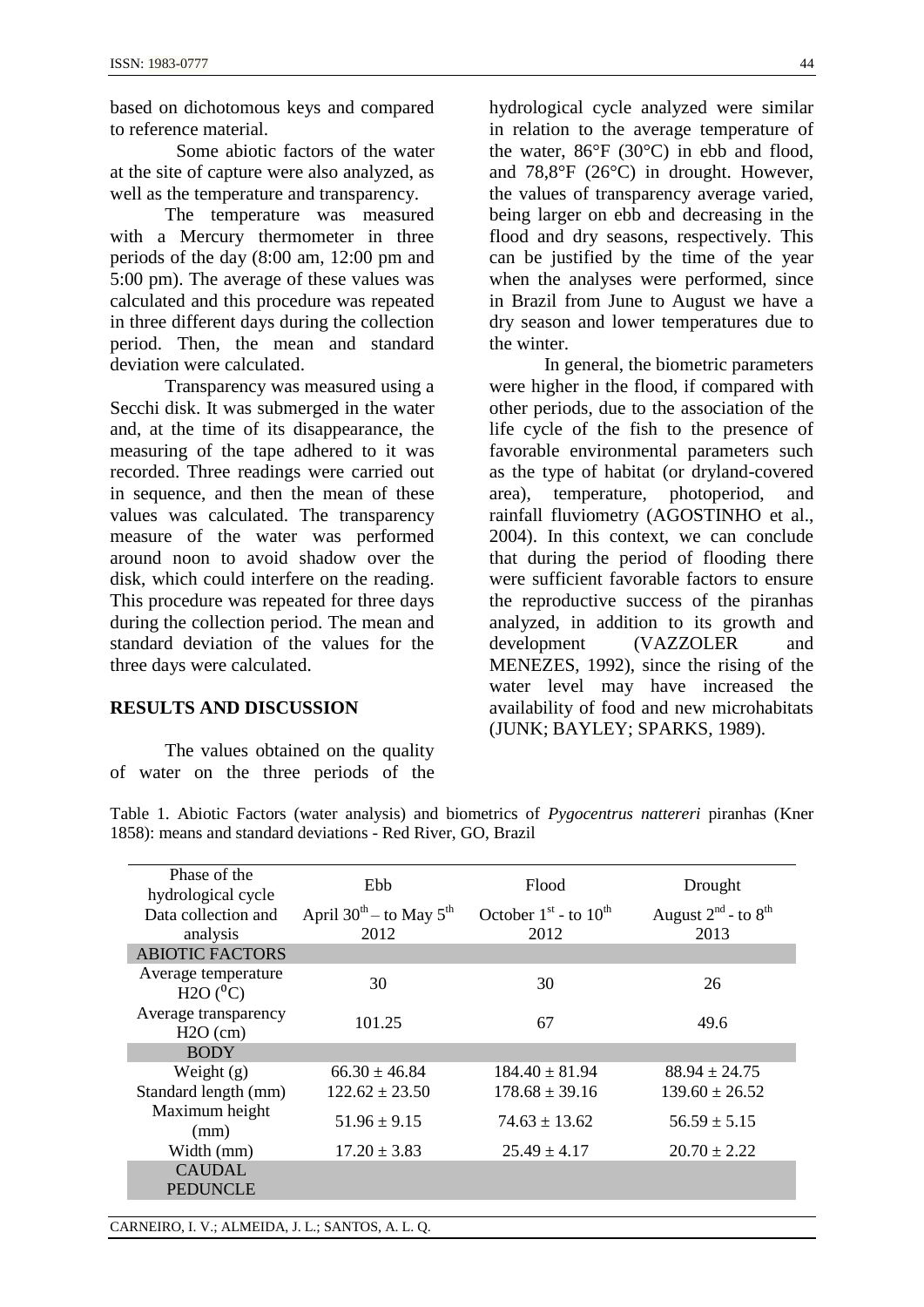| Length (mm)                               | $12.96 \pm 4.56$ | $17.67 \pm 2.75$  | $14.35 \pm 2.33$ |
|-------------------------------------------|------------------|-------------------|------------------|
| Height (mm)                               | $10.57 \pm 1.08$ | $14.73 \pm 2.76$  | $11.91 \pm 1.38$ |
| Width (mm)                                | $4.65 \pm 2.17$  | $10.43 \pm 7.91$  | $6.94 \pm 2.15$  |
| PECTORAL FIN                              |                  |                   |                  |
| Maximum length<br>(mm)                    | $22.32 \pm 4.55$ | $33.69 \pm 5.57$  | $23.97 \pm 3.24$ |
| Maximum width<br>(mm)                     | $18.12 \pm 5.37$ | $27.29 \pm 12.15$ | $19.93 \pm 3.83$ |
| <b>CAUDAL FIN</b>                         |                  |                   |                  |
| Maximum vertical<br>distance (mm)         | $48.09 \pm 12.4$ | $67.41 \pm 14.88$ | $51.18 \pm 8.33$ |
| Maximum length<br>(mm)                    | $19.25 \pm 4.41$ | $26.17 \pm 3.49$  | $25.43 \pm 6.37$ |
| <b>HEAD</b>                               |                  |                   |                  |
| Down the middle of<br>the eye height (mm) | $21.28 \pm 9.34$ | $27.34 \pm 8.78$  | $22.27 \pm 2.37$ |
| Length (mm)                               | $38.94 \pm 7.93$ | $54.33 \pm 10.44$ | $42.61 \pm 4.22$ |
| <b>MOUTH</b>                              |                  |                   |                  |
| Height (mm)                               | $13.84 \pm 2.87$ | $20.84 \pm 3.4$   | $16.80 \pm 2.20$ |
| Width (mm)                                | $16.29 \pm 3.87$ | $27.20 \pm 3.54$  | $19.10 \pm 2.70$ |
| Total number of<br>samples analysed       | $N = 73$         | $N = 20$          | $N = 35$         |

The cells identified in the peripheral blood of *Pygocentrus nattereri* piranhas were: erythrocytes, thrombocytes, neutrophils, eosinophils, monocytes, heterophiles and lymphocytes (Figure 2). It is important to highlight that, in fish, the identification of leucocyte series cells is more complex, in comparison with those of the erythrocyte and thrombocyte series. This is due to the difficulty in differentiating the thrombocytes from lymphocytes and monocytes from neutrophils, especially when it comes to young cells of different lineages (RANZANI-PAIVA; SILVA-SOUZA, 2004).

The mature erythrocytes have a morphology similar to that described by Thrall et al. (2007), ranging from oval to elliptical shapes, with a centralized nucleus, occupying a quarter of the cellular volume, and a homogeneous clear eosinophilic cytoplasm, containing clear dots and vacuoles.

The thrombocytes analyzed, as well as in Tavares-Dias et al. (2002), had elliptical shape with fusiform nucleus and intense vacuolization.

The lymphocytes found, also similarly to findings of Tavares-Dias et al. (2002), presented rounded shape and nucleus and varying sizes. Nucleuscytoplasm ratio was observed, with scarce cytoplasm, heavily basophilic and no visible granulation.

It was noted that monocytes are usually the largest peripheral blood leukocyte of red piranhas, reaching twice the size of red blood cells, as well as quoted by Ranzani-Paiva and Silva-Souza (2004). In addition, they have rounded shape, weakly basophilic cytoplasm stained by the dye and eccentric spherical nucleus (TAVARES-DIAS et al., 2002).

Neutrophils were presented as rounded cells with size similar to the monocytes, as described by Tavares-Dias et al. (2002). These cells, because of the wide variation of their eccentric nucleus, are referred to as polymorphonuclear, and they are more commonly found in rod shape (RANZANI-PAIVA: SILVA-SOUZA, 2004), which was confirmed in the present study.

It was also noted that the red piranha is a fish that has both neutrophils as heterophiles, a term used for a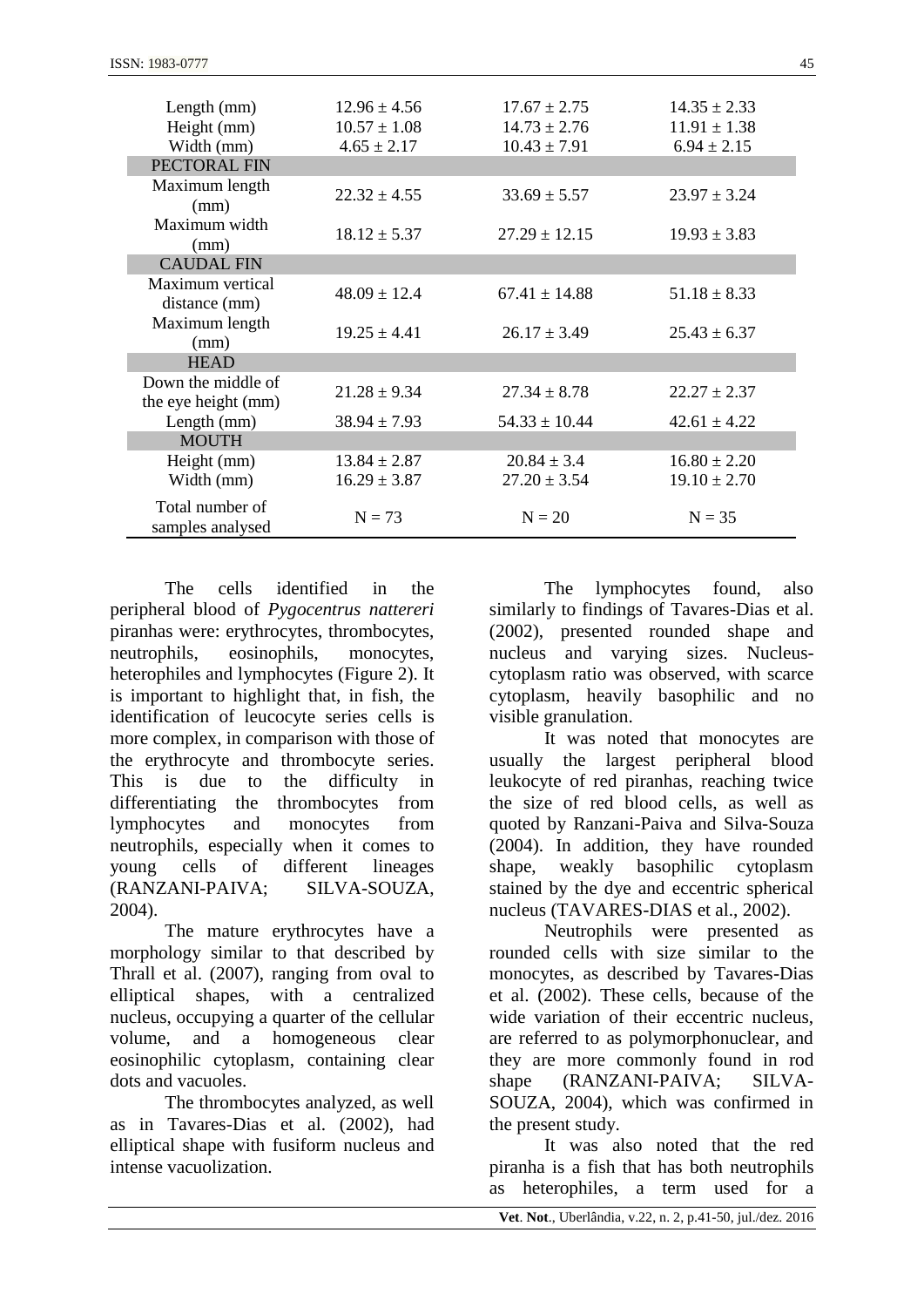granulocyte with intracytoplasmic inclusions which are seen in the form of fusiform granules or rods, which are intermediary between eosinophil and basophil coloring (TAVARES-DIAS; MORAES, 2004).

Ranzani-Paiva (1995) reported that eosinophils and basophils are found less frequently in the blood of fish, what is due to the small percentage of these cells. Nevertheless, eosinophils were visualized in this work.



Figure 2. Blood cells of *Pygocentrus nattereri* piranha. E-(erythrocyte); M-(monocyte); N- (neutrophils); T-(thrombocytes); L-(lymphocyte); E'-(eosinophil); H-(heterophile) (x 1000). With the exception of the F blade, stained through the Panoptic method, the rest were stained with May Grünwald-Giemsa.

Hemogregarines were found in 25% (32/128) of the blood smears analyzed (Figure 3). In Brazil, only three species of hemogregarines have been described as parasites of freshwater fish, from a total of 4.035 fish species, which is equivalent to about 31% of the known species in the world (LÉVÊQUE et al., 2008). However, in this study it was not possible to define the species, because of the need for molecular methods such as polymerase chain reaction (PCR).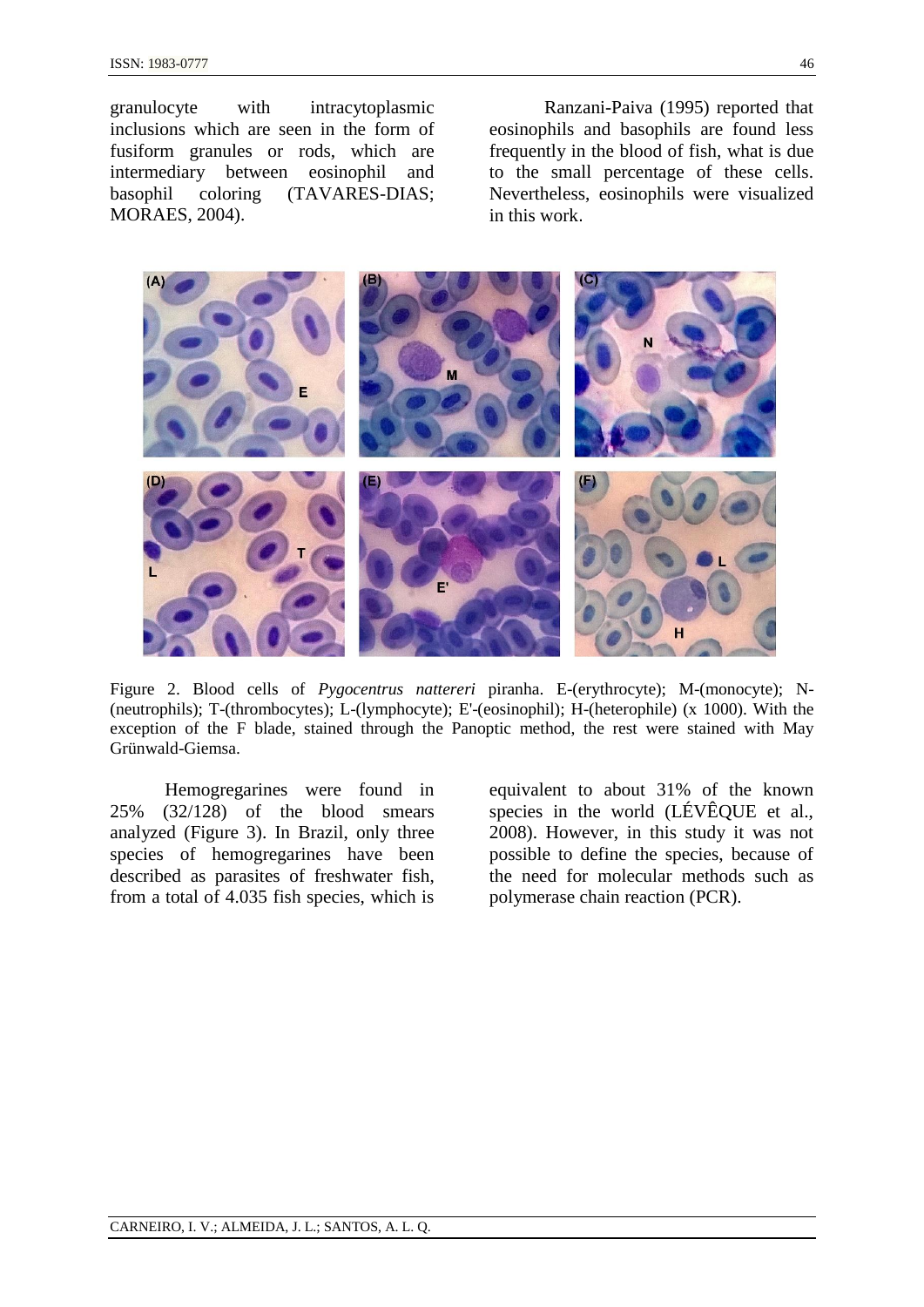

Figure 3. Hemogregarines (red arrows) found in the peripheral blood of piranhas.

It was not possible to correlate if the coloring method had any influence on the identification of hemogregarines and if the parasitism interfered in the biometrics of the piranhas, as well as the phase of the hydrological cycle. To this end, further studies should be carried out with a larger sample.

## **CONCLUSION**

It was possible to determine the presence of hemogregarines in 25% (32) of the *Pygocentrus nattereri* red piranha captured in the Red River, Araguaia River basin, in addition to the visualization and cellular differentiation of erythrocytes, thrombocytes, neutrophils, eosinophils, monocytes, heterophile and lymphocytes.

The values obtained on the quality of water in three periods of the hydrological cycle analyzed (ebb, flood, drought) were similar in relation to the average temperature of the water (28° C). But the values of average transparency varied, being higher on ebb, and then in flood and drought. The biometric parameters, in turn, were superior in the

flood, in comparison with other periods analyzed.

**HEMOPARASITOS DE PIRANHAS VERMELHAS** *Pygocentrus nattereri* **(KNER, 1858) (CHARACIFORMES: CHARACIDAE) CAPTURADAS NO RIO VERMELHO, REGIÃO DO MÉDIO RIO ARAGUAIA, ESTADO DE GOIÁS, GO**

## **RESUMO**

Este trabalho teve como objetivo avaliar extensões sanguíneas de 128 espécimes de piranha vermelha *Pygocentrus nattereri* (Kner, 1858) (Characiformes: Characidae) quanto à presença de hemoparasitos e células sanguíneas visibilizadas. Foram realizadas coletas no Rio Vermelho (15º10'44.73''S e 51º09'55.83''O), no estado de Goiás, no período de abril de 2012 a agosto de 2013, abrangendo as fases vazante, cheia e seca. Após a identificação e numeração das piranhas, coletou-se cerca de 0,5 mL de sangue de cada animal por punção da veia caudal ou intracardíaca e confeccionou-se duas extensões sanguíneas, coradas pelo método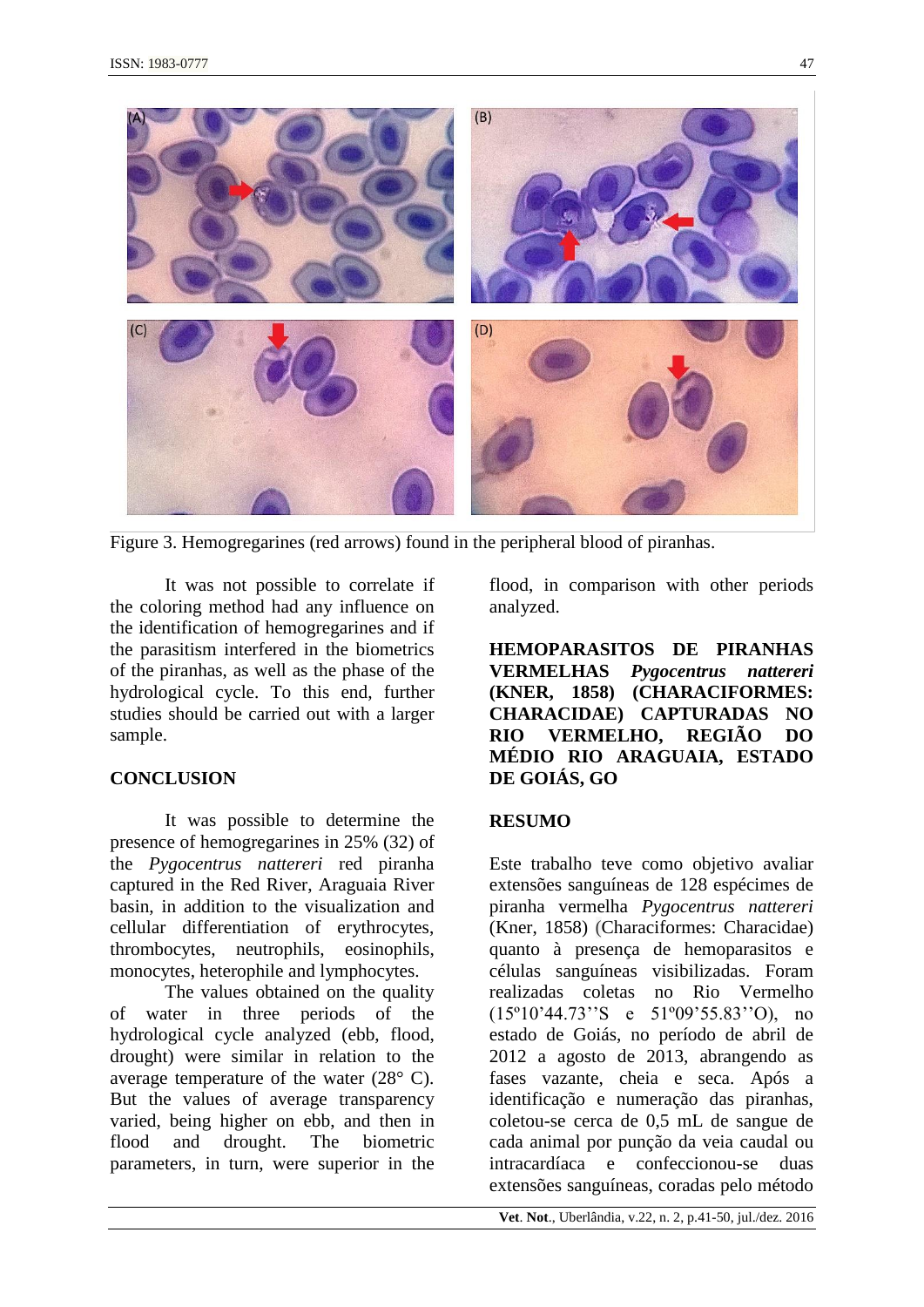de May Grünwald-Giemsa e Panótico Rápido. Depois de realizar a eutanásia, mediu-se a massa corporal e foi feita a biometria de cada peixe. Também foram analisados fatores abióticos da água no local, como a temperatura e a transparência. De maneira geral, os parâmetros biométricos foram superiores na enchente e os valores obtidos sobre a qualidade da água foram semelhantes em relação à temperatura média da água, que ficou em torno de 28°C. A transparência média da água variou, sendo maior na vazante. Identificou-se eritrócitos, trombócitos, neutrófilos, heterófilos, eosinófilos, monócitos e linfócitos como células sanguíneas de piranhas vermelhas e hemogregarinas foram encontradas em cerca de 25% (32/128) das extensões.

#### **Palavras-chave:** *Pygocentrus nattereri***,**

parasitos sanguíneos, células sanguíneas, biometria, fatores abióticos.

#### **Acknowledgement**

The Fundação de Amparo à Pesquisa do Estado de Minas Gerais (Fapemig) - Institutional Program of Scientific Initiation Scholarships at the Federal University of Uberlândia.

#### **REFERENCES**

Agostinho, A. A.; Gomes, L.C.; Veríssimo, S.V.; Okada, E. K. Flood regime, dam regulation and fish in the Upper Paraná River: effects on assemblage atributes, reproduction and recruitment. Reviews in Fish Biology and Fisheries, Maringá, v. 14, n. 1, p. 11-19, 2004. http://dx.doi.org/10.1007/s11160-004-

3551-y

Almosny, N. R. P.; Monteiro, A. O. Patologia Clínica. In: CUBAS, Z. S.; SILVA, J.C.R.; CATÃO DIAS, J.L. Tratado de Animais Selvagens. São Paulo, 2007. Cap 59, p. 939-966.

CARNEIRO, I. V.; ALMEIDA, J. L.; SANTOS, A. L. Q. ÂNGELA, A. C. F. P. Contributo Para o Estudo Parasitário do Pescado Selvagem da Costa Atlântica: O Caso da Sarda e do Carapau. 2010. 99 f. Tese (Mestrado em Engenharia Zootécnica) Universidade dos Açores e Escola Superior Agrária de Coimbra, Coimbra, 2010.

Barros, L.A.; Mateus, L. A. F.; Braum, D. T.; Bonaldo, J. Aspectos ecológicos de endoparasitos de piranha vermelha (Pygocentrus nattereri, Kner, 1860) proveniente do rio Cuiabá. Arquivo Brasileiro de Medicina Veterinária e Zootecnia, Niterói, v. 62, n. 1, p. 228-231, 2010. http://dx.doi.org/10.1590/S0102-

09352010000100033

CARPENTER, JAMES W. (Ed.). Formulary and Biologic/ Medical Information: Fish. In: CARPENTER, James W. (Ed.). Exotic Animal Formulary. 3. ed. [s.i.]: Saunders, 2005. Cap. 1,p. 18- 20.

Davies, A. J.; Johnston, M. R. L. The biology of some intraerythrocytic parasites of fishers, amphibians e reptiles. In: BAKER, J.R.; MULLER, R.; ROLLINSON, D. Advances in Parasitology: v. 45. London: Copyright Academic Press, p.1-107, 2000.

Garcia-Navarro, C. E. K.; Pachaly, J. R. Manual de Hematologia Veterinária. Varela, São Paulo, p.132-133, 1994.

Junk, W. J.; Bayley, P. B.; Sparks, R. E. The flood pulse concept in river-floodplain systems. Pp 110-127. In: Dodge, D. P. (Ed.). Proceedings of the International Large River Syposium. Canadian Special Publication of Fisheries and Aquatic Sciences, 106p, 1989.

Lane T. J.; Mader D. R. Parasitology. In: Mader D. R. (Ed.), Reptile Medicine and Surgery. W.B. Saunders, Philadelphia, p.185-203, 1996.

Lévêque, C.; Oberdorff, T.; Paugy, D.; Stiassny, M. L. J.; Tedesco, P. A. Global diversity of fish (Pisces) in freshwater. Hydrobiologia, v. 595, p. 545-567, 2008.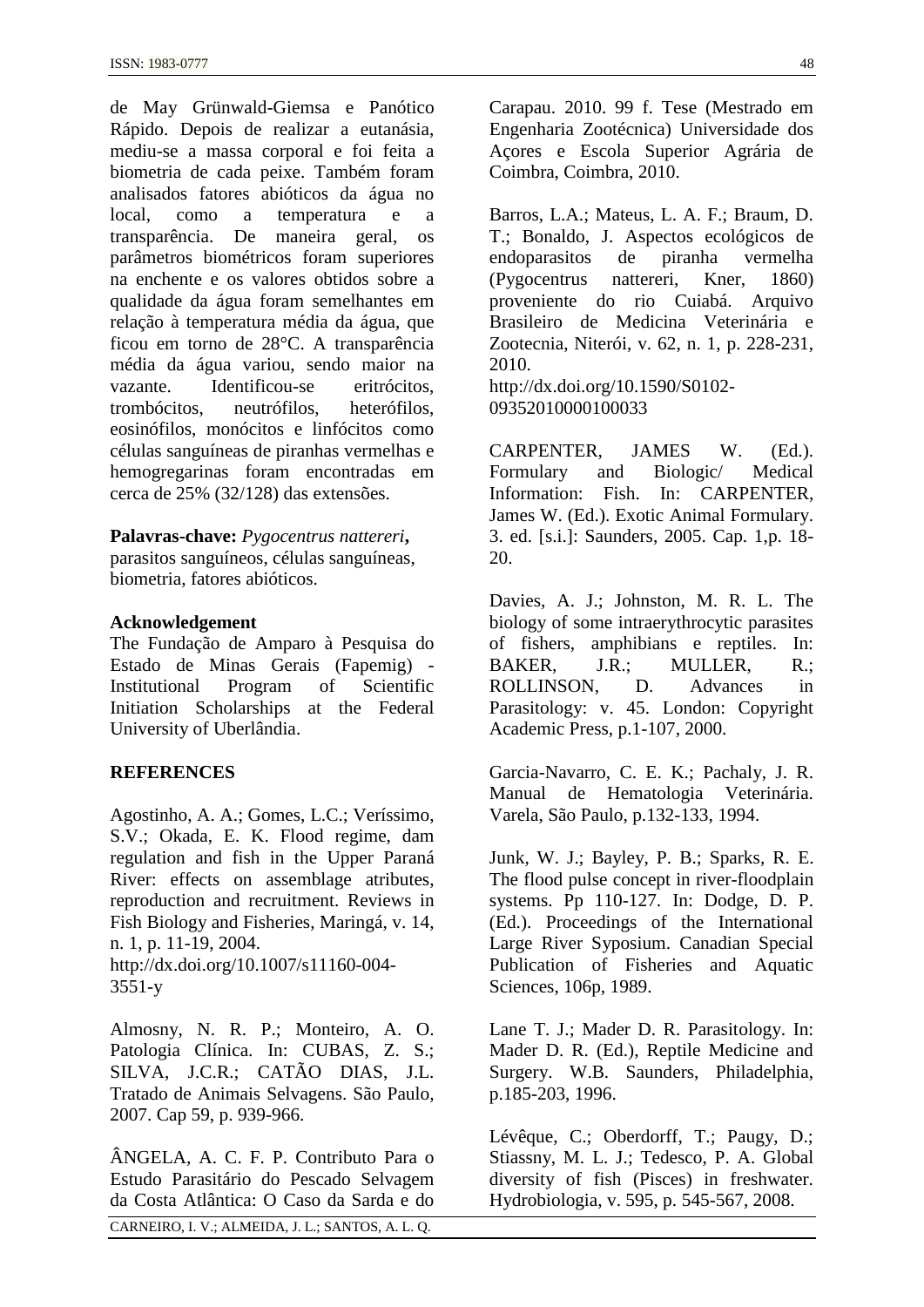http://dx.doi.org/10.1007/s10750-007- 9034-0

Levine, N. D.; Corliss, J. O.; Cox, F. E.; Deroux, G.; Grain, J.; Honigberg, B. M.; Leedale, G. F.; Loeblich, A. R. 3rd.; LOM, J.; LYNN, D.; MERINFELD, E. G.; PAGE, F. C.; POLJANSKY, G.; SPRAGUE, V.; VAVRA, J.; WALLACE, F. G. A newly revised classification of the Protozoa. A newly revised classification of the Protozoa. The Journal of Protozoology, v. 27, p. 37-58, 1980. http://dx.doi.org/10.1111/j.1550- 7408.1980.tb04228.x

Moço T. C. Prevalência de Hepatozoon spp. em serpentes e caracterização morfológica, morfométrica e molecular de Hepatozoon spp. (Apicomplexa, Hepatozoidae) de Crotalus durissus terrificus (Serpentes, Viperidae) naturalmente infectadas. Dissertação de Mestrado, Instituto de Biociências, Universidade Estadual de São Paulo, Botucatu, 67 p., 2008.

MOLNÁR, K. Phylum Apicomplexa. In: P.T.K. Woo (Ed.), Fish Diseases and Disorders. Volume 1. Protozoan and Metazoan Infections. 2nd Edition. CABI, Wallingford, p. 183–204, 2006. http://dx.doi.org/10.1079/9780851990156. 0183

MOREIRA, C. R. Relações Filogenéticas na ordem Characiformes (Teleostei: Ostariophysi). 2007. 468 f. Tese (Doutorado) - Curso de Zoologia, Universidade de São Paulo, SI, 2007.

O'Dwyer, L. H.; Moço T. C.; Paduan Kdos S.; Spenassatto C.; Da Silva R. J.; Ribolla P. E. Description of three new sepcies of Hepatozoon (Apicomplexa, Hepatozoidae) from Rattlesnake (Crotalus durissus terrificus) based on molecular, morphometric and morphologic characters. Experimental Parasitology, New York, v. 135, n. 2, p. 200-207, 2013.

http://dx.doi.org/10.1016/j.exppara.2013.0 6.019

PIORSKI, N. M.; ALVES, J. R. L.; MACHADO, M. R. B.; CORREIA, M. M. F. Alimentação e ecomorfologia de duas espécies de piranhas (Characiformes: Characidae) do lago de Viana, Estado do Maranhão, Brasil. Acta Amazonica. São Luiz, v. 35, n. 1, p. 63-70, 2005. http://dx.doi.org/10.1590/s0044- 59672005000100010

Ranzani-Paiva, M. J. T. Células sanguíneas e contagem diferencial dos leucócitos de tainhas, Mugil paltanus da região estuarino-lagunar de Cananéia –SP. Boletim do Instituto de Pesca, v. 22, p. 23- 40, 1995.

Ranzani-Paiva, M. J. T.; Silva-Souza, A. T. Hematologia de Peixes Brasileiros. In: Sanidade de Organismos Aquáticos. São Paulo: Editora Varela, 2004, p. 89-120.

Siddall, M. E.: Desser, S. S. Developmental stages of Haemogregarina delagei in the leech Oxytonostoma typica. Canadian Journal of Zoology, v. 79, p. 1897–1900, 2001. http://dx.doi.org/10.1139/z01-136

Tavares-Dias, M.; Melo, J. F. B.; Moraes, G.; Moraes, F. R.; Características hematológicas de teleósteos brasileiros. IV. Variáveis do Jundiá (Rhamdia quelen) (Pimelodidae). Ciência Rural, Santa Maria, v. 32, n. 4, p. 693-698, 2002. http://dx.doi.org/10.1590/S0103- 84782002000400024

Tavares-Dias, M.; Moraes, F. R. Hematologia de peixes teleósteos. Ed. Eletrônica e Arte Final. Ribeirão Preto, 144 p., 2004.

Thrall, M. A; Weiser, G.; Allison, R. W.; Campbell, T. W. Hematologia Bioquímica Clínica Veterinária. Ed. São Paulo: Roca, 688 p., 2007.